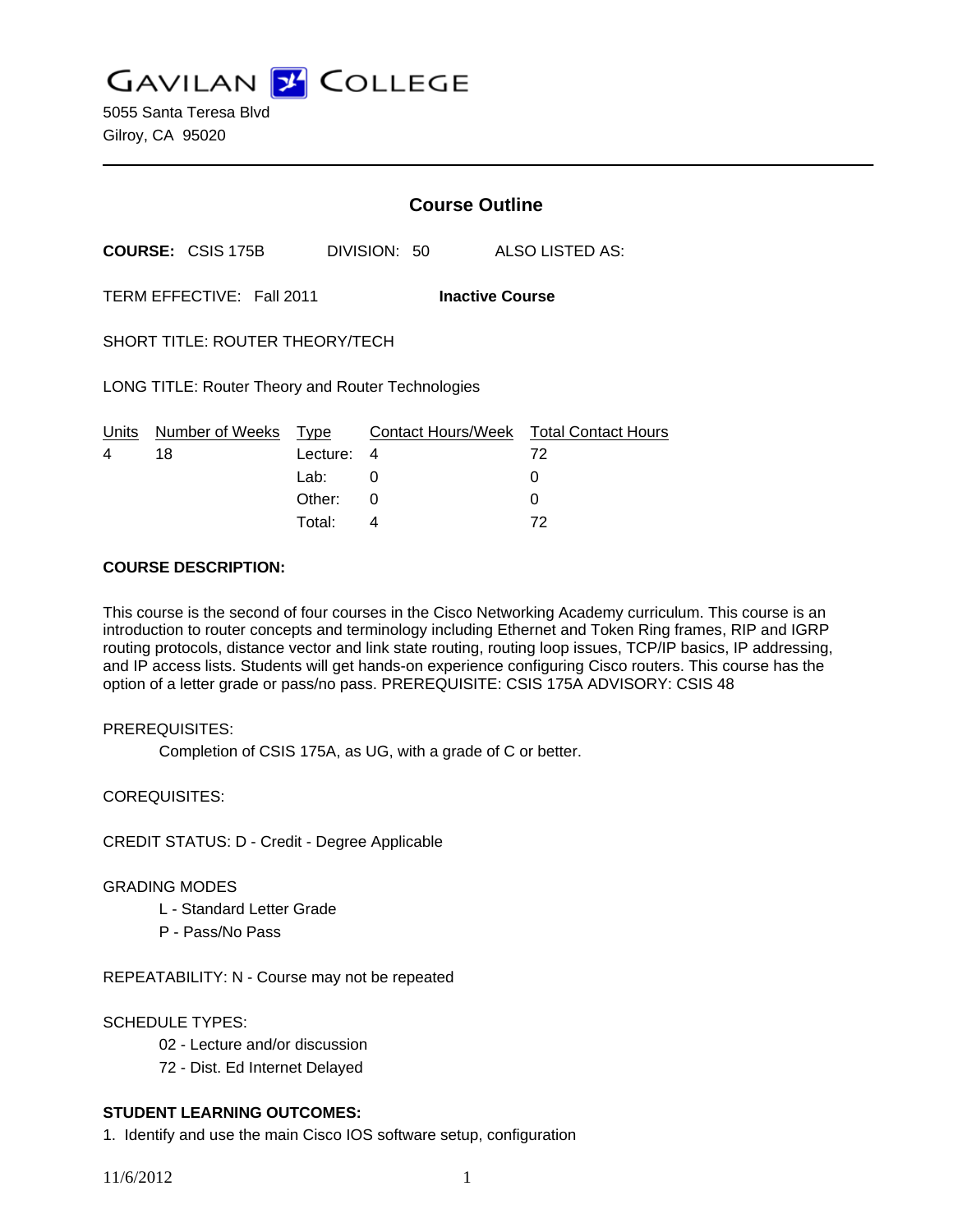and interface commands. ILO: 7,3,2,1 Measure: Homework, projects, lab exercises. 2. Load the Cisco IOS from flash memory, a TFTP server, of ROM. ILO: 3,7,2 Measure: Homework, projects. 3. Backup and upgrade the Cisco IOS. ILO: 3,7,2 Measure: Homework, lab exercises, projects. 4. Configure the router with IP addresses and the RIP and IGRP routing protocols. ILO: 3,7,2 Measure: Homework, projects, tests, quizzes. 999999

## **CONTENT, STUDENT PERFORMANCE OBJECTIVES, OUT-OF-CLASS ASSIGNMENTS**

Inactive Course: 09/26/2011 Week Hours Content 1 4 Review 175A. OSI Model. LANS. Basics of TCP/IP Addressing. The Host Layers. EXERCISES/READING/HOMEWORK: Read these chapters and do the homework exercises. Describe the OSI Model. Describe LANs. Describe the basics of TCP/IP Addressing. Describe the Host Layers. 2 4 Basic Information about Routers and their use in Networks. Function of a router. WAN technology relation to routers. WANs and devices. Overview of WAN technology. Five WAN physical layer standards. Eight WAN data link protocols. Common WAN technologies. General parts of a router configuration file. EXERCISES/READING/HOMEWORK: Read these chapters and do the homework exercises. Understand basic information about routers and their use in networks. Understand WANs. Perform the network setup lab. 3 4 Using the Router. Basics of Router's Command Line Interface. How to log into the router. How to enter router modes. Different router modes and commands. EXERCISES/READING/HOMEWORK: Read these chapters and do the homework exercises. Understand the basics of router's command line interface. Demonstrate how to log into the router. Demonstrate how to enter router modes. Demonstrate ability to discern different router modes and commands. 4-5 8 Router Components. Router show commands and network neighbors. Basic network testing commands.

competence with the basic show command. Competence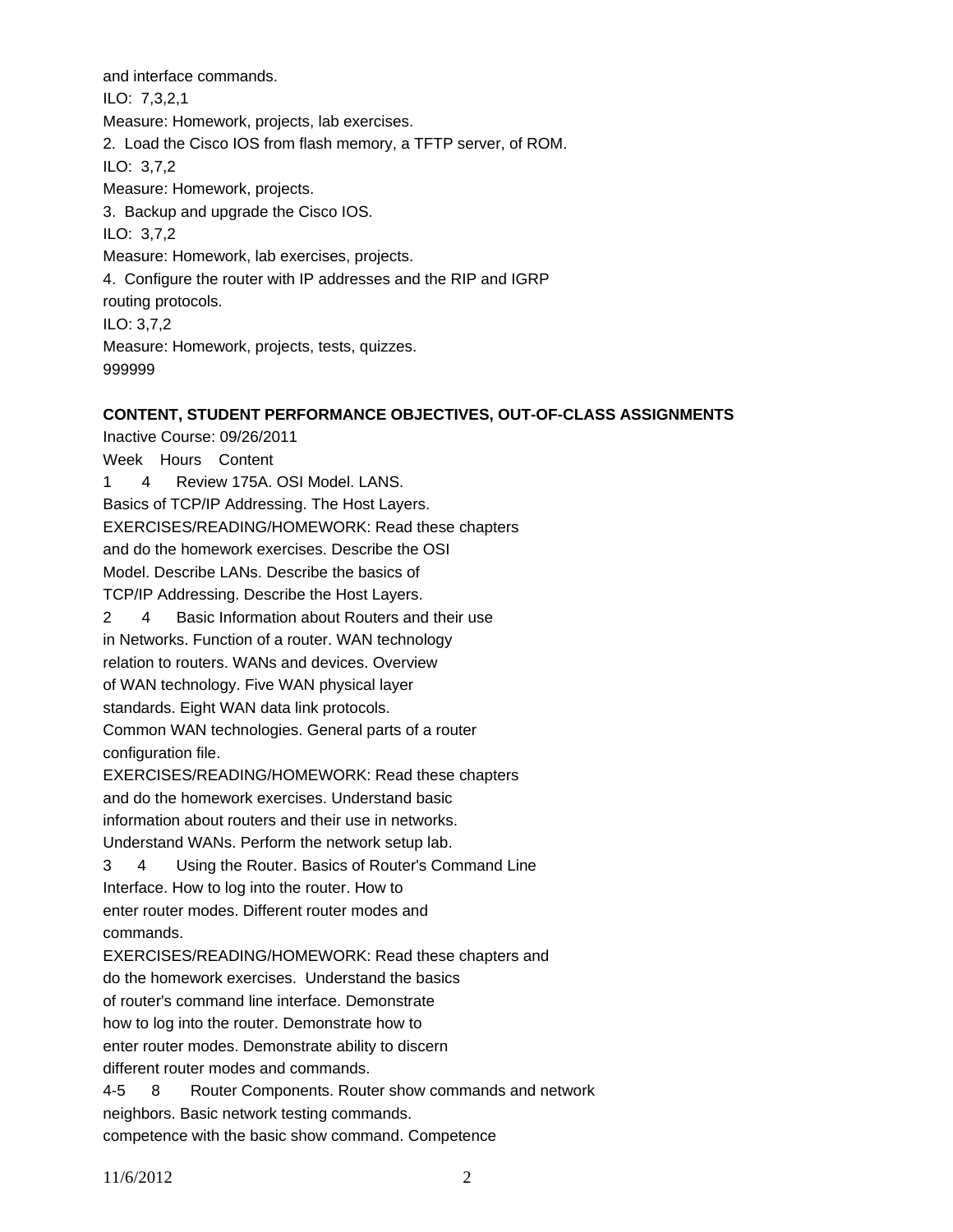with the CDP-related commands. Remote router access using Telnet. Network connectivity using Ping. Network troubleshooting using trace IP. Interface status using show interface. Facility with a range of show and testing commands. EXERCISE/READING/HOMEWORK: Read these chapters and do the homework exercises. Understand router components. Understand router show commands. Understand router's network neighbors. Understand basic network testing commands. Demonstrate competence with the CDP-related commands. Demonstrate remote router access using Telnet. Demonstrate network connectively using Ping. Demonstrate network troubleshooting using Trace IP. Demonstrate Interface Status using show interface. Demonstrate facility with a range of show and testing commands.

6 4 The Router Boot Sequence and Setup Mode. Configuring a Router from Setup Mode. Configuring a Router from Setup Mode in the Lab. EXERCISES/READING/HOMEWORK: Read these chapters and do the homework exercises. Understand the router boot sequence and setup mode. Demonstrate ability to configure a router from setup mode. Demonstrate ability to configure a router from setup mode - challenge lab.

7 4 Router Configuration.

Where router configuration files are located. Router configuration. Basic router configuration skills. Router interface configuration. Network

configuration. Router configuration.

EXERCISES/READING/HOMEWORK: Read these chapters and do the homework exercises. Understand where router configuration files are located. Understand router configuration. Demonstrate basic router configuration skills. Demonstrate router interface configuration. Demonstrate a network configuration.

8 4 Basics of IOS Versions. Use and interpret the show version command. Load IOS images. Loading IOS image from a TFTP server. Loading a new IOS image. EXERCISES/READING/HOMEWORK: Read these chapters and do the homework exercises. Describe the basics of IOS versions. Load IOS images. Loading IOS image from a TFTP server. Loading a new IOS image. 9-10 8 Configure a Router from the CLI, for a router which has had a start-up configuration erased. The importance of individual router configuration.

A flowchart showing the router configuration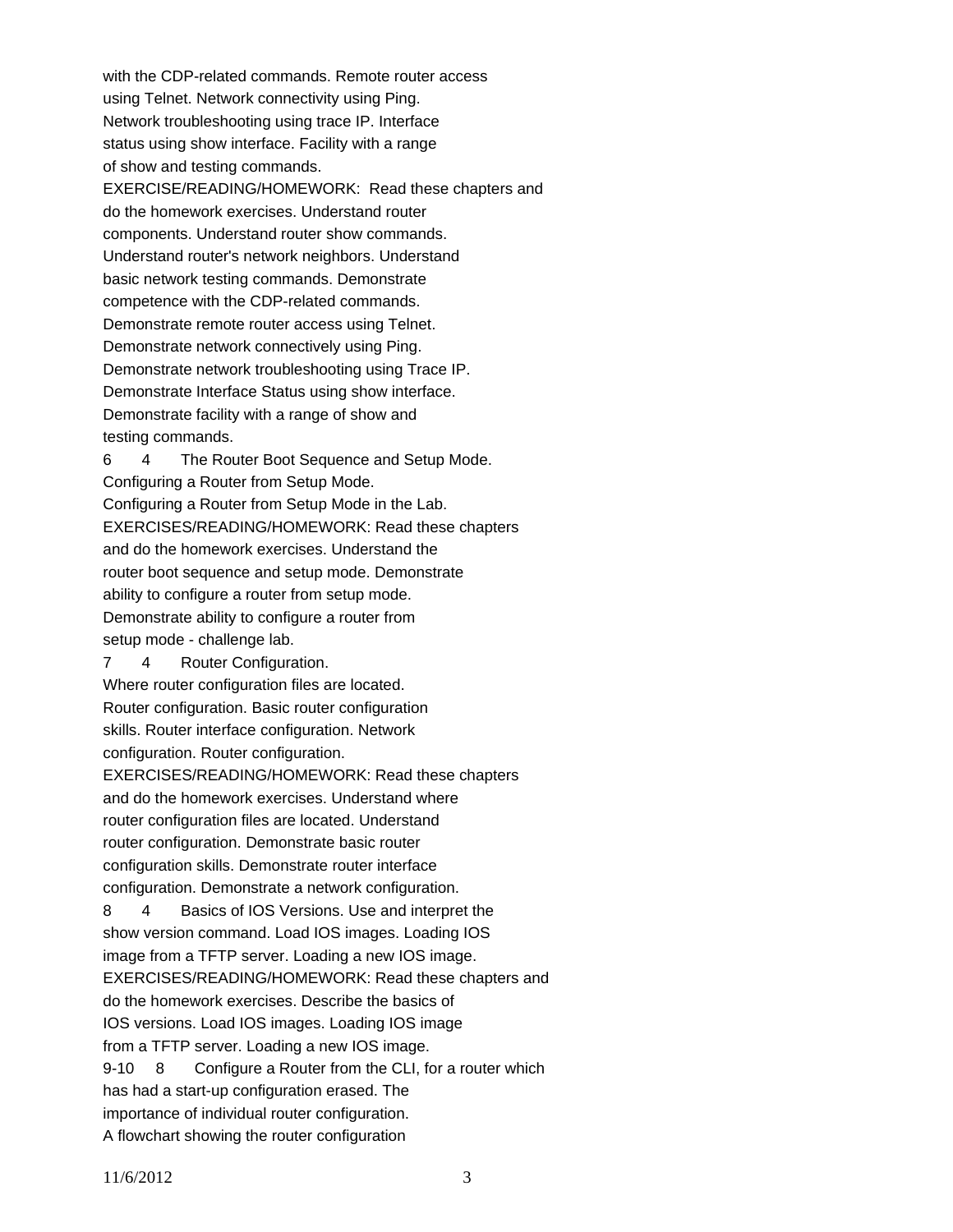process. The router password recovery procedure. EXERCISES/READING/HOMEWORK: Read these chapters and do the homework exercises. Configure a router from the CLI. Flowchart the router configuration process. Use the router password recovery procedure. Perform individual router configuration lab. 11-12 8 The Basics of Layer 4. Some important layer 3 concepts. TCP/IP protocol suite. Use the show ARP command. Gather and use ARP table information. Remotely troubleshoot a router. EXERCISES/READING/HOMEWORK: Read these chapters and do the homework exercises. Understand the basics of layer 4. Understand some important layer 3 concepts. Describe the TCP/IP protocol suite. Demonstrate ability to use the show ARP command. Demonstrate ability to gather and use ARP table information. Demonstrate ability to remotely troubleshoot a router. 13 4 IP addressing and subnetting. The role of DNS in router configurations. Assigning new subnet numbers to the semester 2 topology. Assigning subnet numbers to a real network. EXERCISES/READING/HOMEWORK: Read these chapters and do the homework exercises. Understand IP addressing and subnetting. Understand the role of DNS in router configurations. Demonstrate the ability to assign new subnet numbers to the semester 2 topology. Demonstrate the ability to assign subnet numbers to a real network. 14 4 Basics of routing. Why routing protocols are necessary. Basics of distance-vector routing. Basics of link-state routing. Context of different routing protocols. EXERCISES/READING/HOMEWORK: Read these chapters and do the homework exercises. Understand the basics of routing. Understand why routing protocols are necessary. Understand the basics of distance-vector

routing. Understand the basics of Link-state routing. Understand the context of different routing protocols.

15-16 8 Static routing and default routes. Interior and exterior routing protocols. RIP and IGRP. Set up static routes. Run RIP on a network. Compare and contrast static and dynamic routes. Existence of a routing loop. Techniques to prevent routing loops. EXERCISES/READING/HOMEWORK: Read these chapters and do the homework exercises. Understand static routing and default routes. Understand interior and exterior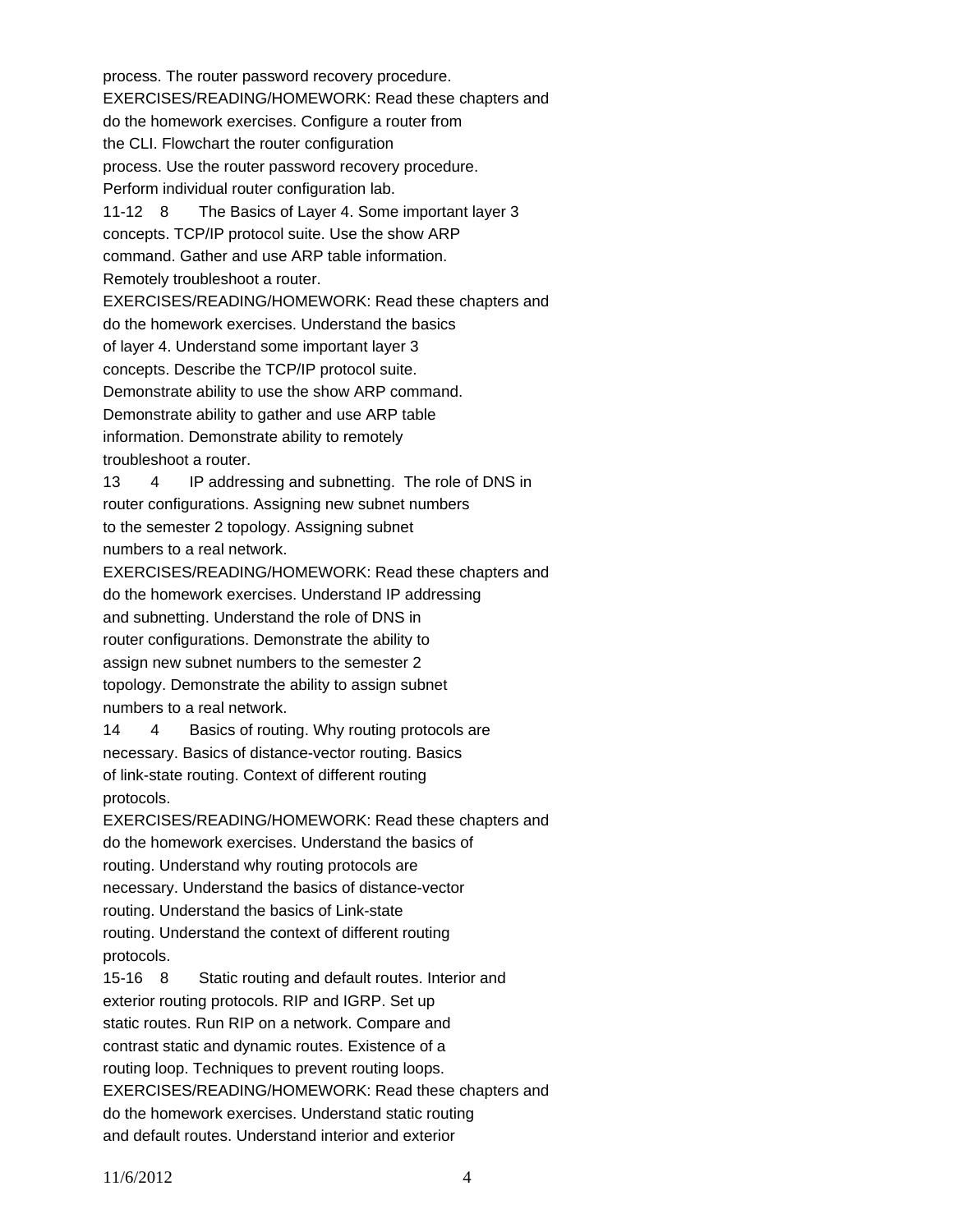routing protocols. Understand RIP and IGRP. Demonstrate the ability to set up static routes. Demonstrate the ability to run RIP on a network. 17 4 Troubleshoot the 5-router network. The standard configuration. Typical layer 1 errors. Typical layer 2 errors. Typical layer 3 errors. Network troubleshooting strategies. EXERCISES/READING/HOMEWORK: Read these chapters and do the homework exercises. Describe the standard configurations. Describe layer 1-3 errors. Use network troubleshooting strategies. 18 4 Final project and exam. STUDENT PERFORMANCE OBJECTIVES: Week 1 Students can understand the OSI Model. Students can understand LANs. Students can understand the basics of TCP/IP addressing. Students can understand the Host Layers. Week 2 Students understand basic information about routers and their use in networks. Students understand WANs. Students perform the Network Setup lab. Week 3 Students understand the basics of router's Command Line Interface. Students demonstrate how to log into the router. Students demonstrate how to enter router modes. Students demonstrate ability to discern different router modes and commands. Weeks 4 & 5 Students understand router components. Students can use router show commands, network testing commands. Students can use Telnet, ping, and trace commands. Week 6 Students understand the router boot sequence and setup mode. Students demonstrate ability to configure a router from setup mode. Students demonstrate ability to configure a router from setup mode in the lab. Week 7 Students can do basic router configuration. Students can do network configuration. Week 8 Students can load IOS images. Students can load IOS image from a TFTP server. Students can load a new IOS image. Weeks 9-10 Weeks 11-12 Students can describe the basics of Layer 4 and Layer 3.

11/6/2012 5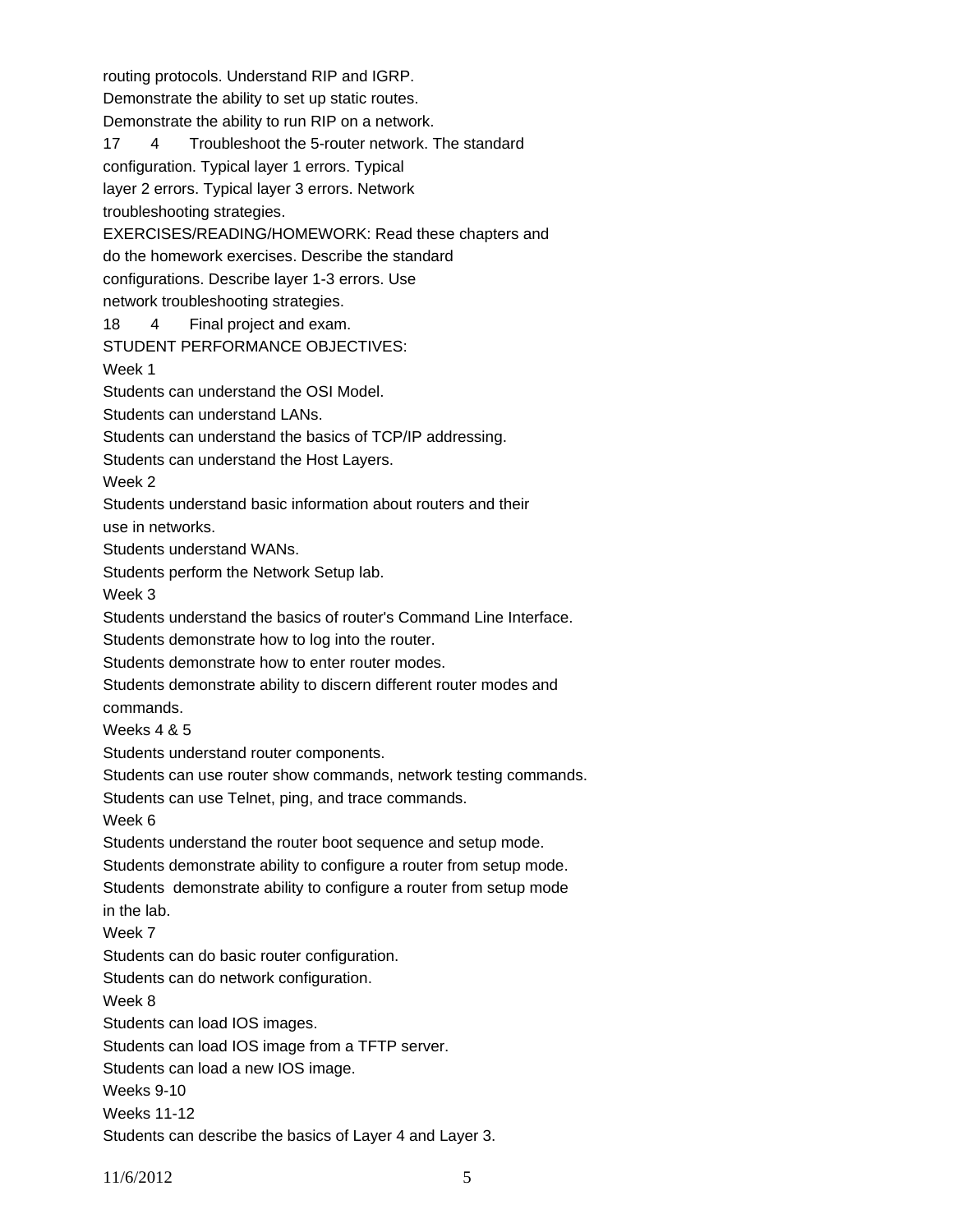Students can use the show ARP commands. Students can use ARP table information. Students can remotely troubleshoot a router. Week 13 Students can understand IP addressing and submetting. Students can understand the role of DNS in router configurations. Students can assign new submet numbers to the semester 2 topology. Students can assign submet numbers to a real network. Week 14 Students can understand the basics of routing. Students can understand why routing protocols are necessary. Students can understand the basics of distance-vector routing. Students can understand the basics of link-state routing Students can understand the context of different routing protocols. Weeks 15-16 Students can use static routing and default routes. Students can use interior and exterior routing protocols. Students can use RIP and IGRP. Students can set up static routes. Students can run RIP on a network. Week 17 Students can describe the standard configuration. Students can describe layer 1-3 errors.

#### **METHODS OF INSTRUCTION:**

Lecture, demonstration, lab

#### **METHODS OF EVALUATION:**

The types of writing assignments required: Written homework Reading reports Lab reports The problem-solving assignments required: Homework problems Field work Lab reports **Quizzes** Exams The types of skill demonstrations required: Class performance Performance exams The types of objective examinations used in the course: Multiple choice True/false Matching items **Completion** Other category: None

11/6/2012 6